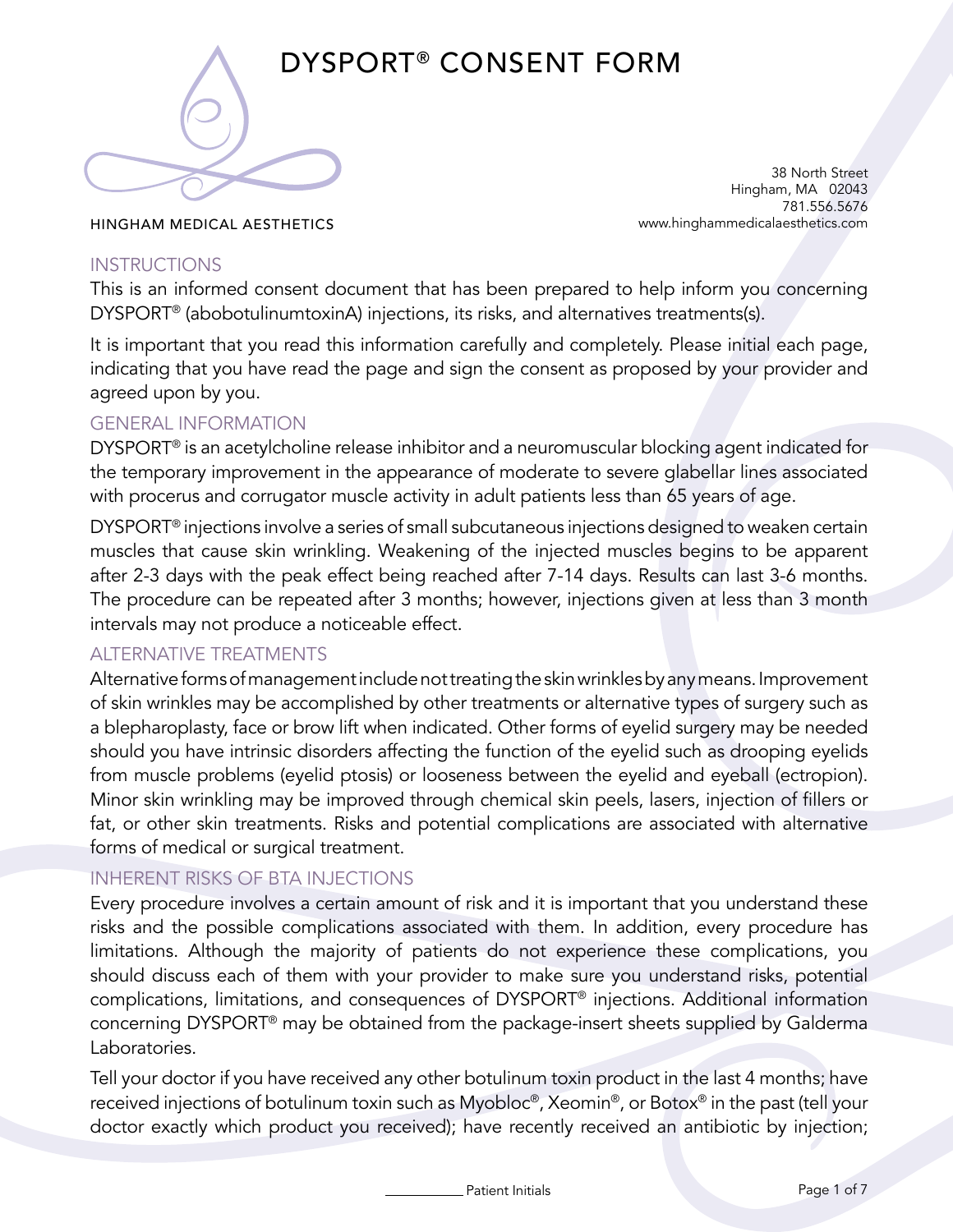take muscle relaxants; take an allergy or cold medicine; take a sleep medicine; take aspirin-like products or blood thinners.

#### SPECIFIC RISKS OF DYSPORT® (abobotulinumtoxinA) INJECTIONS

### WARNING: DISTANT SPREAD OF TOXIN EFFECT

Postmarketing reports indicate that the effects of DYSPORT® and all botulinum toxin products may spread from the area of injection to produce symptoms consistent with botulinum toxin effects. These may include asthenia, generalized muscle weakness, diplopia, blurred vision, ptosis, dysphagia, dysphonia, dysarthria, urinary incontinence and breathing difficulties. These symptoms have been reported hours to weeks after injection. Swallowing and breathing difficulties can be life threatening and there have been reports of death. The risk of symptoms is probably greatest in children treated for spasticity but symptoms can also occur in adults treated for spasticity and other conditions, particularly in those patients who have underlying conditions that would predispose them to these symptoms. In unapproved uses, including spasticity in children, and in approved indications, cases of spread of effect have been reported at doses comparable to or lower than the maximum recommended total dose.

\*This product may contain trace amounts of cow's milk protein. Patients known to be allergic to cow's milk protein should not be treated with DYSPORT®

# SWALLOWING AND BREATHING DIFFICULTIES:

Treatment with DYSPORT® and other botulinum toxin products can result in, dry mouth, swallowing or breathing difficulties. Patients with preexisting swallowing or breathing difficulties may be more susceptible to these complications. In most cases, this is a consequence of weakening of muscles in the area of injection that are involved in breathing or oropharyngeal muscles that control swallowing or breathing.

# UPPER RESPITORY DIFFICULTIES:

Reports of nasopharyngitis, upper respiratory tract infection and sinusitis have occurred. Incomplete Result: It is possible to not experience a complete result of targeted muscles. Additional injections to reach the desired level of result can be performed until the goal is achieved.

### ASYMMETRY:

The human face and eyelid region is normally asymmetrical with respect to structural anatomy and function. There can be a variation from one side to the other in terms of the response to BTA injection.

### DROOPING EYELID (PTOSIS):

Muscles that raise the eyelid may be affected by BTA, should this material migrate downward from other injection areas. Should this problem occur, it is temporary and additional treatments such as eye drops may be necessary.

#### PAIN:

Discomfort associated with BTA injections is usually of short duration.

### MIGRATION OF BTA:

BTA may migrate from its original injection site to other areas and produce temporary weakness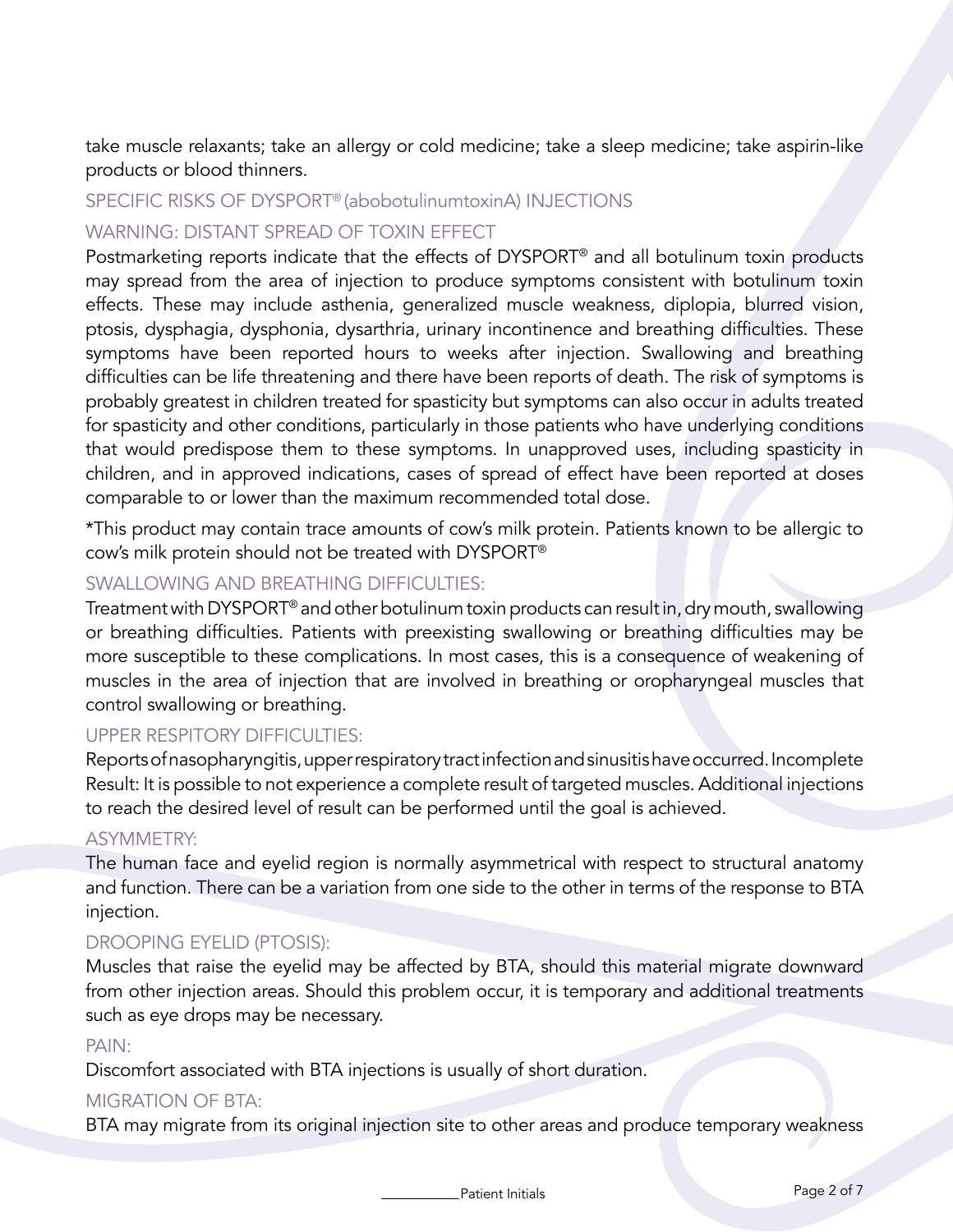of other muscle groups or other unintended effects. BTA has been reported to cause swallowing problems in patients treated for spastic muscle disorders of the neck region (cervical dystonia).

### BLEEDING AND BRUISING:

It is possible, though unusual, to have a bleeding episode from a BTA injection. Bruising in soft tissues may occur. Serious bleeding around the eyeball during deeper BTA injections for crossed eyes (strabismus) has occurred. Should you develop post-injection bleeding, you may require emergency treatment or surgery. Aspirin, anti-inflammatory medications, platelet inhibitors, anticoagulants, Vitamin E, ginkgo biloba, and other "herbs / homeopathic remedies" may contribute to a greater risk of a bleeding problem. Do not take these for ten days before BTA injections. If you are taking these medications, please inform your provider prior to proceeding.

# DAMAGE TO DEEPER STRUCTURES:

Deeper structures such as nerves, blood vessels, and the eyeball may be damaged during the course of injection. Injury to deeper structures may be temporary or permanent.

# CORNEAL EXPOSURE PROBLEMS:

Some patients experience difficulties closing their eyelids after BTA injections and problems may occur in the cornea due to dryness. Should this rare complication occur, additional treatments, protective eye drops, contact lenses, or surgery may be necessary.

### UNKNOWN RISKS:

The long-term effect of BTA on tissue is unknown. The risk and consequences of accidental intravascular injection of BTA is unknown and not predictable. There is the possibility that additional risk factors may be discovered.

### DRY EYE PROBLEMS:

Individuals who normally have dry eyes may be advised to use special caution in considering BTA injections around the eyelid region.

# DOUBLE-VISION:

Double-vision may be produced if the BTA material migrates into the region of muscles that control movements of the eyeball.

### EYELID ECTROPION:

Abnormal looseness of the lower eyelid can occur following BTA injection.

### OTHER EYE DISORDERS:

Functional and irritive disorders of eye structures may rarely occur following BTA injections.

### BLINDNESS:

Blindness is extremely rare after BTA injections. However, it can be caused by internal bleeding around the eyeball or needle stick injury. The occurrence of eye problems appears to be very rare.

### ALLERGIC REACTIONS:

As with all biologic products, allergic and systemic anaphylactic reactions may occur. Allergic reactions may require additional treatment.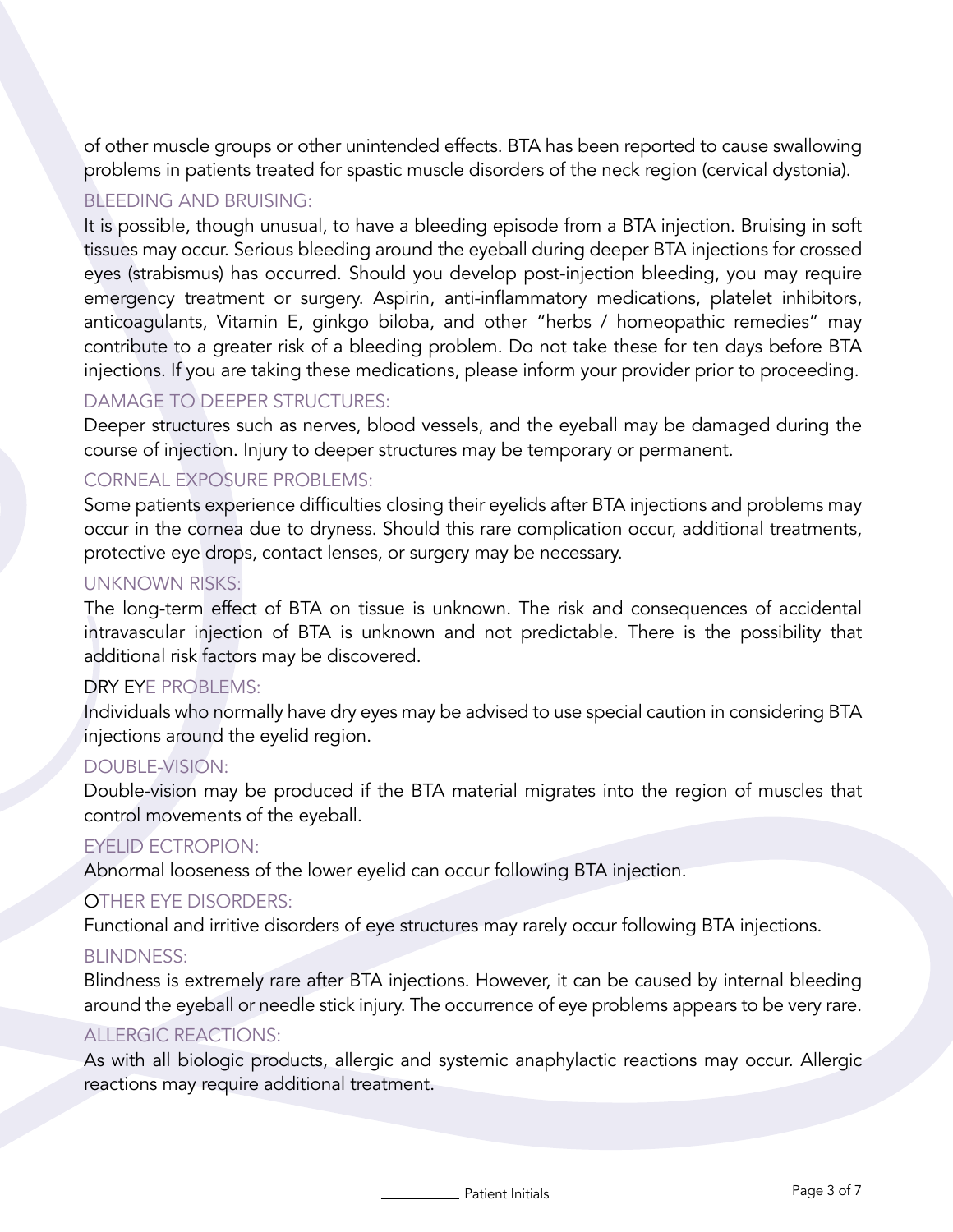### ANTIBODIES TO BTA:

Presence of antibodies may reduce the effectiveness of this material in subsequent injections. The health significance of antibodies to BTA is unknown.

### INFECTION:

Infection is extremely rare after BTA injection. Should an infection occur, additional treatment including antibiotics may be necessary.

### SKIN DISORDERS:

Skin rash, itching, and swelling may rarely occur following BTA injection.

### NEUROMUSCULAR DISORDERS:

Patients with peripheral motor neuropathic disorders (amyotrophic lateral sclerosis, myasthenia gravis, and motor neuropathies) may be at greater risk of clinically significant side effects from BTA.

### MIGRAINE HEADACHE DISORDERS:

Headaches are possible and usually last one day but may persist longer in a very small percentage of patients. Patients are advised that results of BTA treatment for migraine headaches may be variable and improvement in this disorder may not occur following BTA treatments.

#### UNSATISFACTORY RESULT:

There is the possibility of a poor or inadequate response from BTA injection. Additional BTA injections may be necessary. Surgical procedures or treatments may be needed to improve skin wrinkles including those caused by muscle activity. Unsatisfactory results may NOT improve with each additional treatment.

#### LONG-TERM EFFECTS:

Subsequent alterations in face and eyelid appearance may occur as the result of aging, weight loss, weight gain, sun exposure, pregnancy, menopause, or other circumstances not related to BTA injections. BTA injection does not stop the aging process or produce permanent tightening of skin. Future surgery or other treatments may be necessary.

### PREGNANCY AND NURSING MOTHERS:

Animal reproduction studies have not been performed to determine if BTA could produce fetal harm. It is not known if BTA can be excreted in human milk. It is not recommended that pregnant women or nursing mothers receive BTA treatments. Please inform your provider prior to proceeding if you are pregnant or think you could be or if you are nursing.

### DRUG INTERACTIONS:

The effect of BTA may be potentiated by aminoglycoside antibiotics or other drugs known to interfere with neuromuscular transmission.

#### ADDITIONAL ADVISORIES:

Medications and Herbal Dietary Supplements: There are potential adverse reactions that occur as the result of taking over-the-counter, herbal, and/or prescription medications. Aspirin and medications that contain aspirin interfere with forming blood clots, and therefore may contribute to more bleeding issues. If you have a medical condition (such as heart arrhythmia, heart stent, blood vessels with blockages, or blood clots) and are taking medications to thin your blood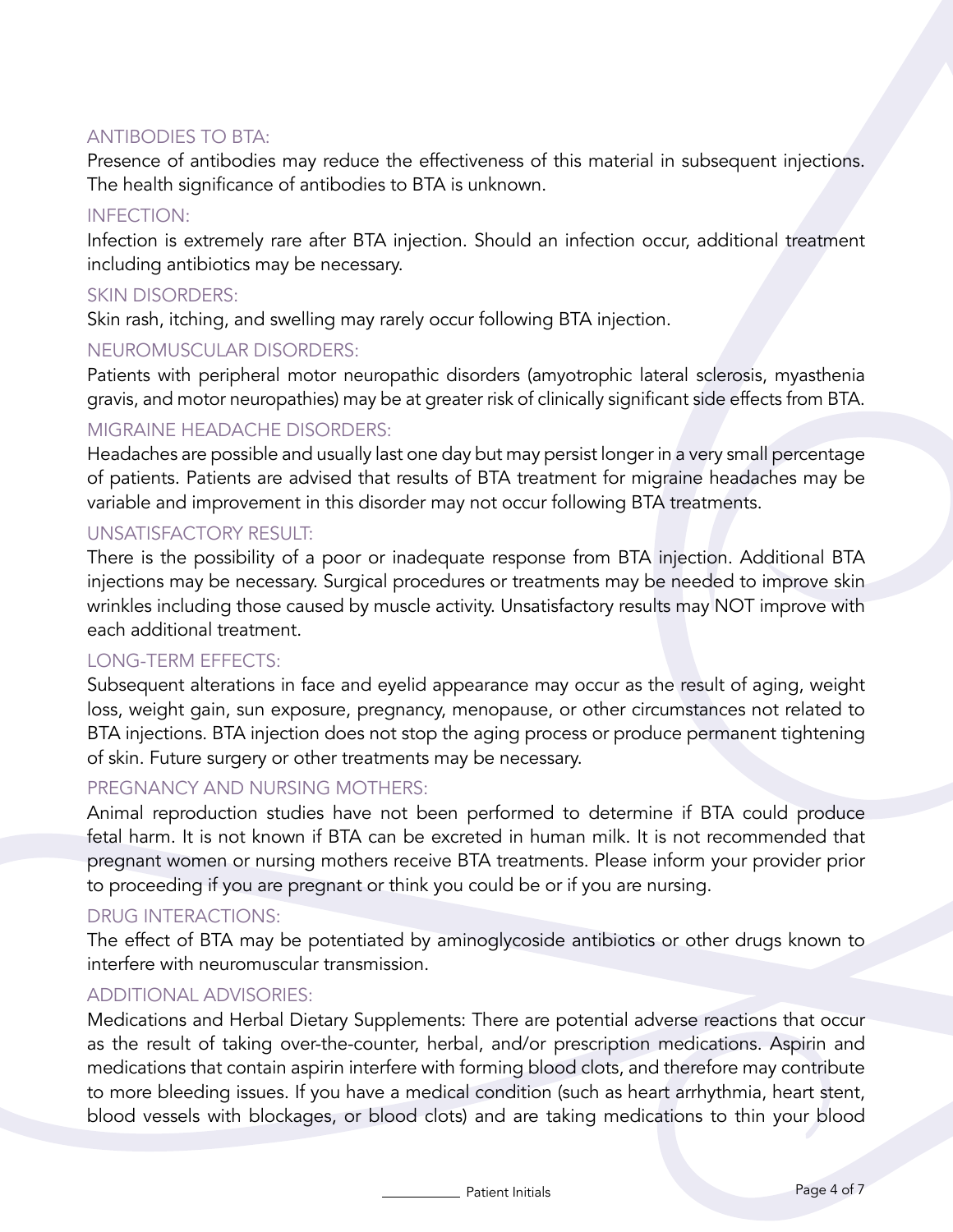and prevent clotting such as Plavix, Warfarin, Coumadin, Xarelto, Effient or Pradaxa, discuss management of these medications around the time of treatment with your provider. If you have an adverse reaction, stop the drugs immediately and call your provider for further instructions. If the reaction is severe, go immediately to the nearest emergency room.

## SUN EXPOSURE – DIRECT OR TANNING SALON:

The effects of the sun are damaging to the skin. Exposing the treated areas to sun may result in increased scarring, color changes, and poor healing. Patients who tan, either outdoors or in a salon, should inform their provider and either delay treatment, or avoid tanning until the provider says it is safe to resume. The damaging effect of sun exposure occurs even with the use sun block or clothing coverage.

### IMPORTANT COMMITMENTS/TRAVEL PLANS:

Any treatment holds the risk of complications that may delay healing and your return to normal life. Please let the provider know of any travel plans, important commitments already scheduled or planned, or time demands that are important to you, so that appropriate timing of treatment can occur. There are no guarantees that you will be able to resume all activities in the desired time frame.

### FEMALE PATIENT INFORMATION:

It is important to inform your provider if you use birth control pills, estrogen replacement, or if you suspect you may be pregnant.

## MENTAL HEALTH DISORDERS AND ELECTIVE TREATMENT:

It is important that all patients seeking to undergo elective treatment have realistic expectations that focus on improvement rather than perfection. Complications or less than satisfactory results are sometimes unavoidable, may require additional treatment and often are stressful. Please openly discuss with your provider, prior to treatment, any history that you may have of significant emotional depression or mental health disorders. Although many individuals may benefit psychologically from the results of elective treatment, effects on mental health cannot be accurately predicted.

### OFF-LABEL FDA ISSUES:

There are many devices, medications and injectable fillers and botulinum toxins that are approved for specific use by the FDA, but this proposed use is "Off-Label", that is not specifically approved by the FDA. It is important that you understand this proposed use is not experimental and your provider believes it to be safe and effective.

### PATIENT COMPI IANCE:

Follow all physician instructions carefully; this is essential for the success of your outcome. Personal and vocational activity needs to be restricted.

### DISCI AIMFR:

Informed-consent documents are used to communicate information about the proposed treatment of a disease or condition along with disclosure of risks and alternative forms of treatment(s), including a decision not to proceed with treatment.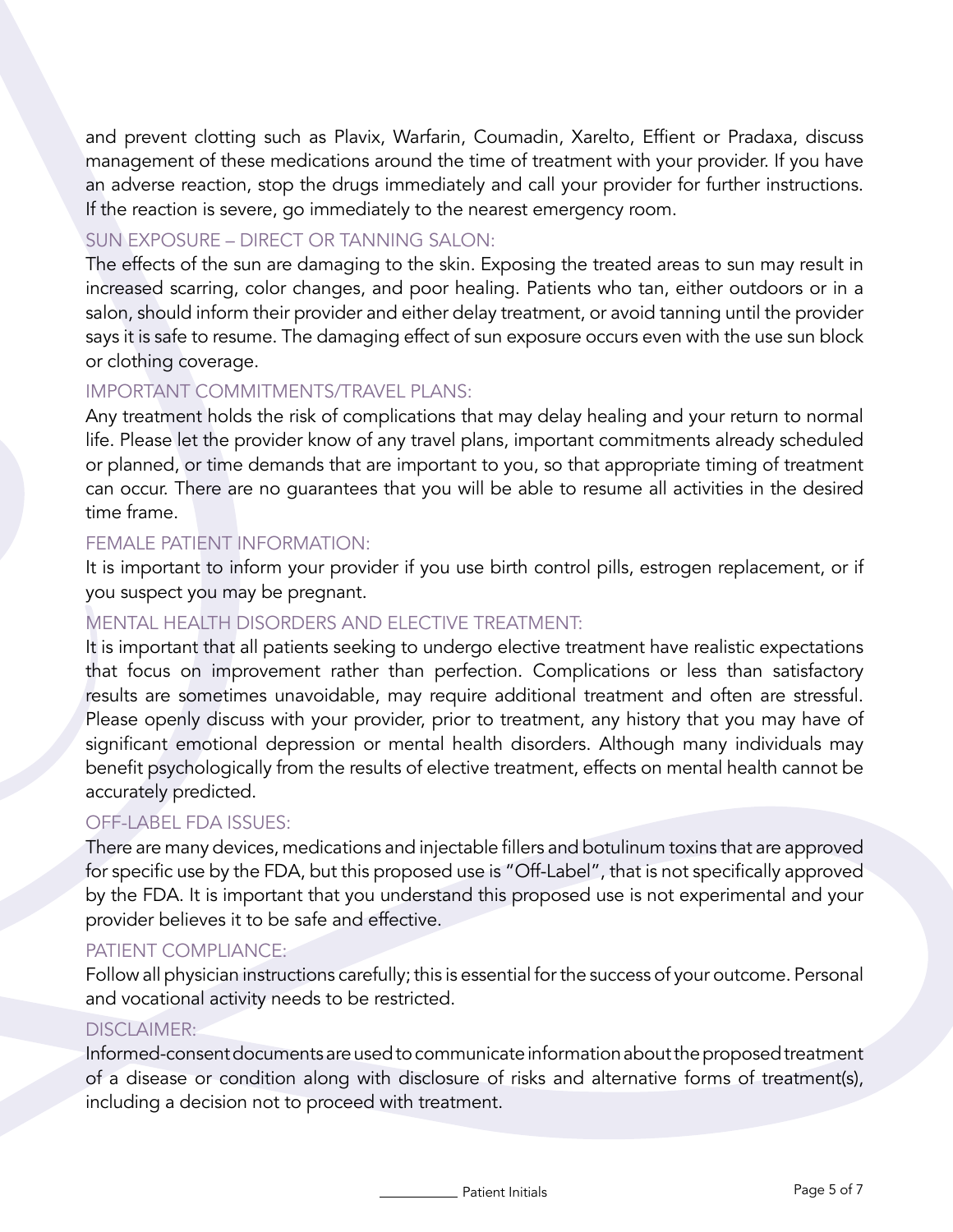This document is based on a thorough evaluation of scientific literature and relevant clinical practices to describe a range of generally acceptable risks and alternative forms of management of a particular disease or condition. The informedconsent process attempts to define principles of risk disclosure that should generally meet the needs of most patients in most circumstances.

However, informed-consent documents should not be considered all-inclusive in defining other methods of care and risks encountered. Your provider may provide you with additional or different information which is based on all the facts in your particular case and the current state of medical knowledge.

Informed-consent documents are not intended to define or serve as the standard of medical care. Standards of medical care are determined on the basis of all of the facts involved in an individual case and are subject to change as scientific knowledge and technology advance and as practice patterns evolve.

# AUTHORIZATION (S):

- (Patient Initials) I acknowledge that I have been informed about the Off-Label FDA status of DYSPORT® (abobotulinumtoxinA) and I understand it is not experimental and accept its use.
- (Patient Initials) For women: I confirm that I am not pregnant and do not intend to become pregnant anytime during the course of treatment.
- (Patient Initials) Before and after treatment instructions have been discussed with me. The procedure, potential benefits and risks, and alternative treatment options have been explained to my satisfaction.

(Patient Initials) I understand tha t the procedure is purely elective, that the results may vary with each individual, and multiple treatments may be necessary.

(Patient Initials) I have read and understand all information presented to me before consenting to treatment.

I have had all my questions answered. I freely consent to the proposed treatment.

(Patient Initials)